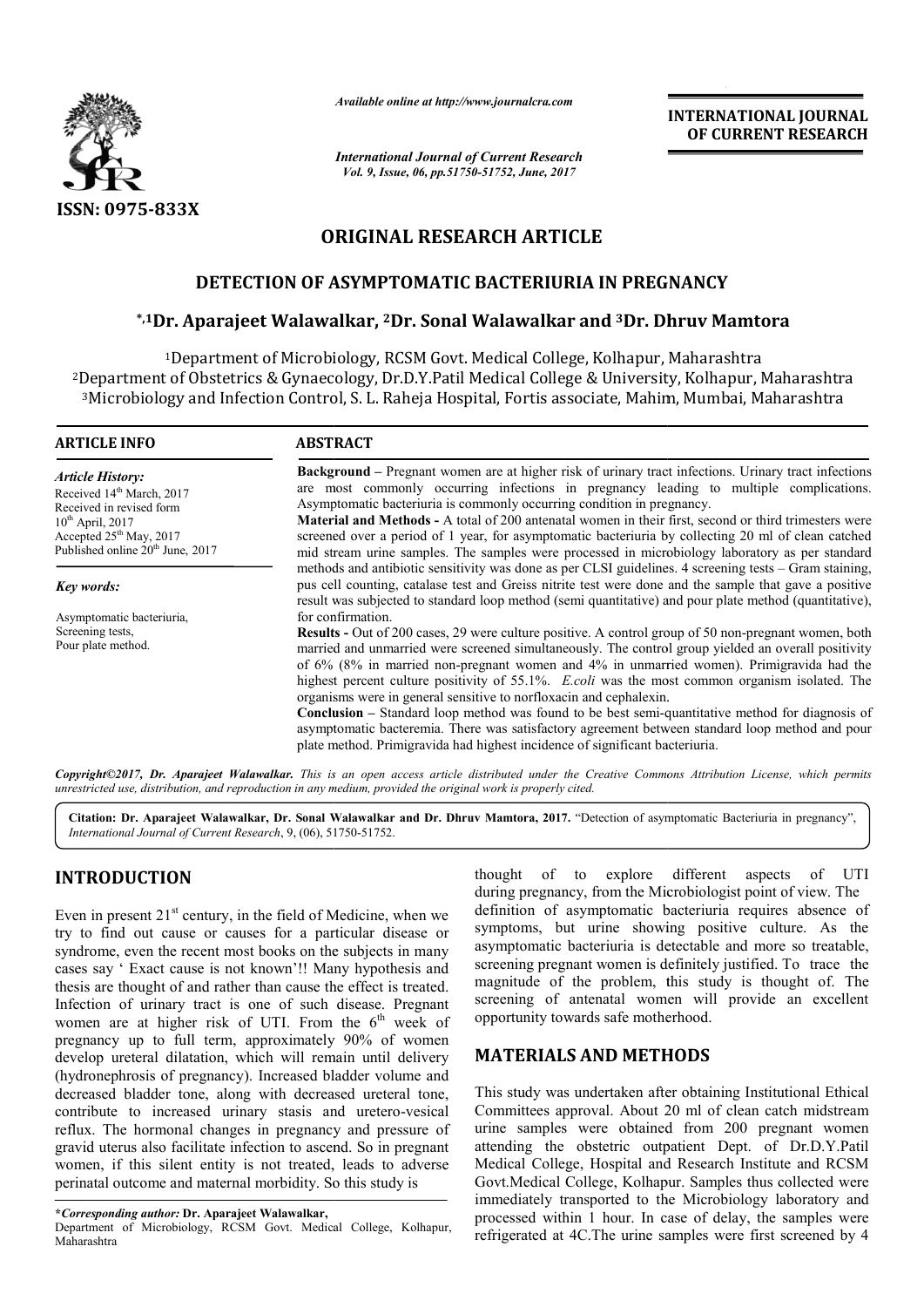screening tests and were then confirmed by semi quantitative & quantitative methods. Gram staining: A drop of uncentrifuged well mixed urine was taken on a clean slide and stained by Gram's Method of staining and examined under oil immersion objective of the microscope. The presence of 1 or more bacteria in most oil immersion fields is indicative of over 1 lakh organisms per ml of urine. Pus cell counting: By wet mount method using a Neubauer's chamber. In this method 7 pus cells / HPF will be considered as significant bacteriuria. Catalase test: Presence of the enzyme Catalase, evidenced by frothing, after addition of few drops of hydrogen peroxide to a 2ml sample of urine, was taken as positive.

**Griess nitrite test:** Principle is the reduction of nitrates to nitrites. In presence of nitrites, there will be immediate appearance of intensive red colour which will be a positive test and will be taken as significant bacteriuria.

#### **Culture**

**Standard loop method:** This is a semi quantitative method in which a sterilized loop with an inner diameter of 4 mm, delivering 2 ml is used. Streaking on Blood agar and McConkeys agar was done. After incubating aerobically for 24 hours at 37C, colony forming unit (CFU) per ml of urine was described.

Pour Plate method: A quantitative method done for confirmation and also significant bacteriuria may be differentiated from contamination. The significant isolates were identified by standard procedures and subjected to antibiotic susceptibility by disc diffusion method.

### **RESULTS**

Out of the 200 antenatal mothers screened, 29 (14.5%) were culture positive. 16(55.1%) were primigravida, 10 (34.4%) were II nd gravida and 3 (10.3%) were III rd gravida. Out of 29 culture positive women, 20(68.9%) were in their Ist trimester, 6 (20.6%) were in II nd trimester and 3 (10.3%) were in their III rd trimester. Incidence of culture positivity was  $1/25$  (4%) in unmarried women and  $2/25$  (8%) in married nonpregnant women. *Escherichia c*oli was the predominant organism isolated (41.37%), followed by *Klebsiella pneumoniae* (20.68%), *Pseudomonas aeruginosa* (13.79%), *Proteus mirabilis* (10.34%), *Coagulase negative Staphylococci* (10.34%) and *Citerobacter diversus* (3.44%). *Escherichia coli* was the only organism isolated in the control group. Out of 29 cases, 18 (62%) were positive by Gram stain. 4 (2%) cases out of 200 were false positive.

#### **The age wise distribution was as follows:**

| Age in Years | Total screened | Cases with Bacteriuria |
|--------------|----------------|------------------------|
| $18 - 21$    | 18             | $02(11.1\%)$           |
| $22 - 25$    | 51             | $10(19.6\%)$           |
| $26 - 30$    | 91             | 13 (14.2%)             |
| $31 - 35$    | 32             | 01(3.12%)              |
| 36 and above |                | 03 (37.5%)             |
| TOTAL        | 200            | 29 (14.5%)             |

### **DISCUSSION**

Ever since Kass (1955) drew attention of the medical world to 'asymptomatic bacteriuria during pregnancy' and its effects on to mother and the foetus, the study of bacteriuria during pregnancy received an impetus (Kass, 1960). Since then it has been the subject of excellent studies and reviews (Beard and Roberts, 1968; Lavanya and Jogalakshmi, 2002; Little, 1966; Whalley *et al*., 1965; Ganguli, 1970; Roy *et al*., 1974). Many laboratory tests have been described for determining whether a sample of urine contains over 1, 00,000 organisms per ml which is crucial in the diagnosis of UTI (Kass, 1960; Gillespie *et al*., 1978). Efficacy of various screening tests for early detection of significant bacteriuria as an aid to treatment has been evaluated by laboratory workers for last 50 years. For this study, the collection and processing of samples was carried out for the period of one year. The samples were transported to Microbiology laboratory in a vaccine carrier. The samples that were positive by screening tests were also simultaneously assessed by semi quantitative method, using the accurate pour plate method, as a reference standard.

**The incidence of asymptomatic bacteriuria in some of the important studies was as follows:**

| Author               | Year | Incidence |
|----------------------|------|-----------|
| Grace Turner         | 1961 | 7.5%      |
| Kaitz and Hodder     | 1961 | 12.8%     |
| Truck et al          | 1962 | 6.5%      |
| P. J. Whalley        | 1965 | 6.9%      |
| William J. D.        | 1965 | 5.3%      |
| Kincaid-Smith Bullen | 1965 | $6.0\%$   |
| Leela Gunguli        | 1970 | 6.1%      |
| S. K. Roy            | 1974 | 12.4%     |
| Kakoty               | 1974 | 5.0%      |
| Mitra                | 1977 | 10.3%     |
| Yashodhara           | 1987 | 10.5%     |

In the present study, the incidence of asymptomatic bacteriuria was 14.5%, which compares favorably well with incidence of other workers mentioned above (Table No.1). The incidence in control group of asymptomatic non-pregnant women and unmarried women is 8% and 4% respectively (Table No.2) Thus; the incidence during pregnancy was noted to be higher. Unlike socio-economic factors, the effects of other host factors such as age and parity in pregnancy are less clear. Williams (1965) has claimed that neither age nor parity influences the prevalence of bacteriuria, while others state that increasing age or parity is associated with a higher frequency of significant bacteriuria (Leigh and Williams, 1964; Whalley *et al*., 1965; Kincaid-Smith and Bullen, 1965). In present study no increase was found in the incidence of bacteriuria with increasing age and parity (Table No.3) In the present study, primi gravida showed 55.1% positivity while second and third gravida were 34.4% and 10.3% positive, respectively. Primi gravida had the highest incidence of significant bacteriuria, followed by second and third gravida (Table No.4) Zhanel *et al*. (1990) has reported higher incidence of significant bacteriuria in primi gravida which correlates well with our present study. Garingalo (2000) has reported an overall incidence of 62.3% positive significant bacteriuric cases amongst primi gravida in his study and found it to be highest. All the women chosen were from first, second and third trimesters. Extensive physiological changes occur in the female body during pregnancy. This accommodative response of the body during pregnancy, also involves some risk. The laxity in the tone of ureters is an important change, which predisposes to establishment of UTI in pregnant women more frequently as compared to the normal healthy female populations (Andriole and Patterson, 1991).

Kass (1962) has noted that maternal bacteriuria is usually present by the second month of gestation. It was originally